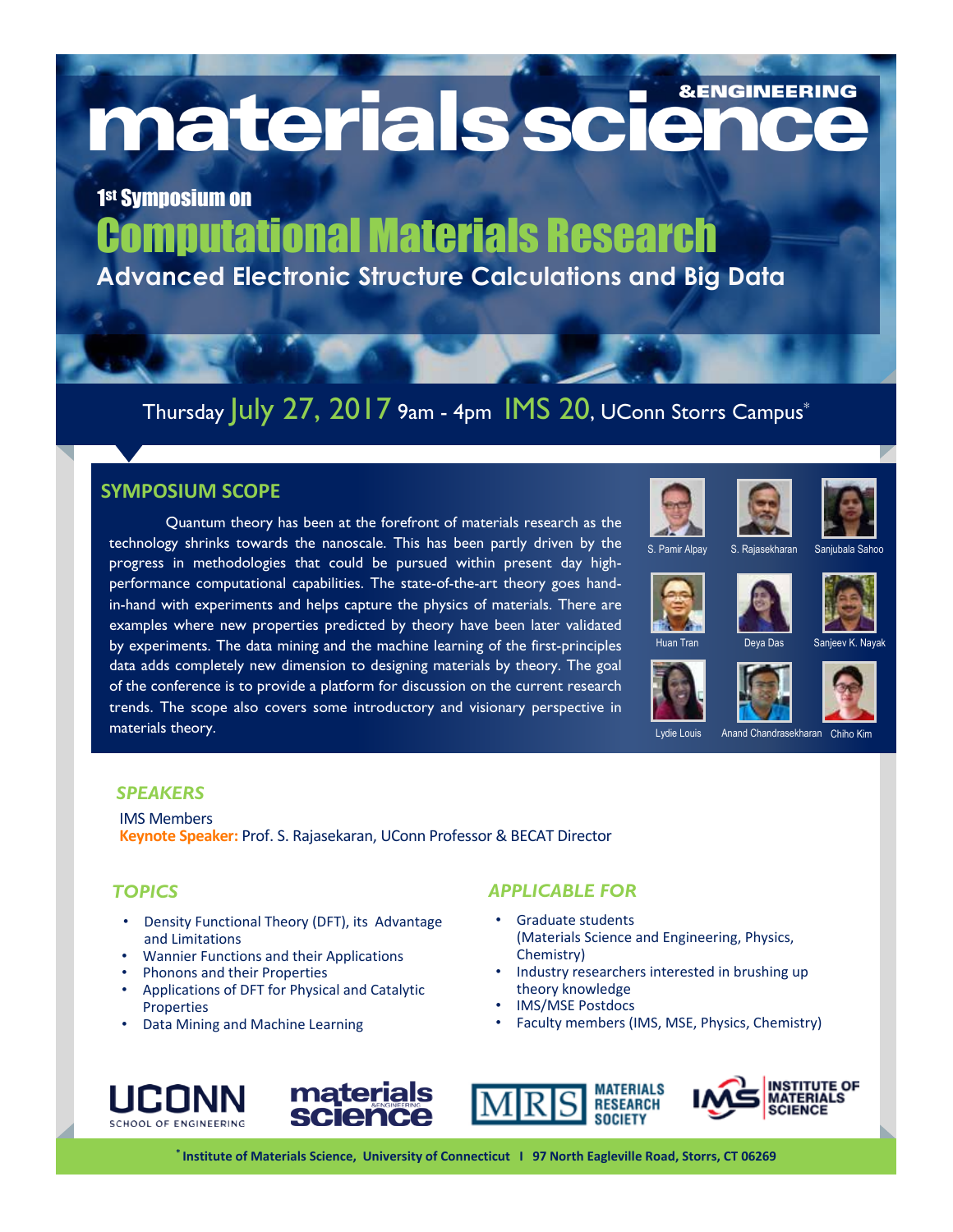

## **Agenda**

| $9:15$ am – $9:30$ am                | <b>Introduction</b><br>Prof. S. Pamir Alpay                                                                                                 |
|--------------------------------------|---------------------------------------------------------------------------------------------------------------------------------------------|
| $9:30$ am – 10:00am                  | A Pragmatic Viewpoint of the Density Functional Theory<br>Sanjeev K. Nayak                                                                  |
| $10:00$ am – $10:30$ am              | First Principles Studies of Diisopropylammonium-Based<br><b>Molecular-Ferroelectric Crystals</b><br>Lydie Louis                             |
| $10:30$ am – $10:45$ am Coffee Break |                                                                                                                                             |
| $10:45$ am – 11:15am                 | <b>First-Principles Modeling of Ferroelectric Materials</b><br>Anand Chandrasekaran                                                         |
| $11:15$ am – 12:00pm                 | <b>Big Data Technique for Materials Science</b><br>Prof. Sanguthevar Rajasekaran (keynote speaker)                                          |
| $12:00$ pm $- 1:15$ pm               | Lunch Break                                                                                                                                 |
| $1:15$ pm $- 1:45$ pm                | <b>Reactivity of Graphene-supported Single Transition Metal</b><br><b>Atom Catalysts</b><br>Sanjubala Sahoo                                 |
| $1:45$ pm $-2.15$ pm                 | <b>Phonons in Solid-State Materials</b><br>Huan D. Tran                                                                                     |
| $2:15$ pm $-2:30$ pm                 | Coffee Break                                                                                                                                |
| $2:30pm - 3:00pm$                    | Large Dirac Cone Splitting in Graphene/Graphane Heterostructure<br><b>Under Normal Compressive Strain</b><br>Deya Das                       |
| $3:00$ pm $-3:30$ pm                 | <b>Density Functional Theory and Machine Learning Assisted</b><br>Selection of Dielectrics Tolerant to Extreme Electric Fields<br>Chiho Kim |
| $3:30$ pm $- 4:00$ pm                | <b>Panel Discussion</b><br>Moderators: Sanjeev K. Nayak, Huan D. Tran                                                                       |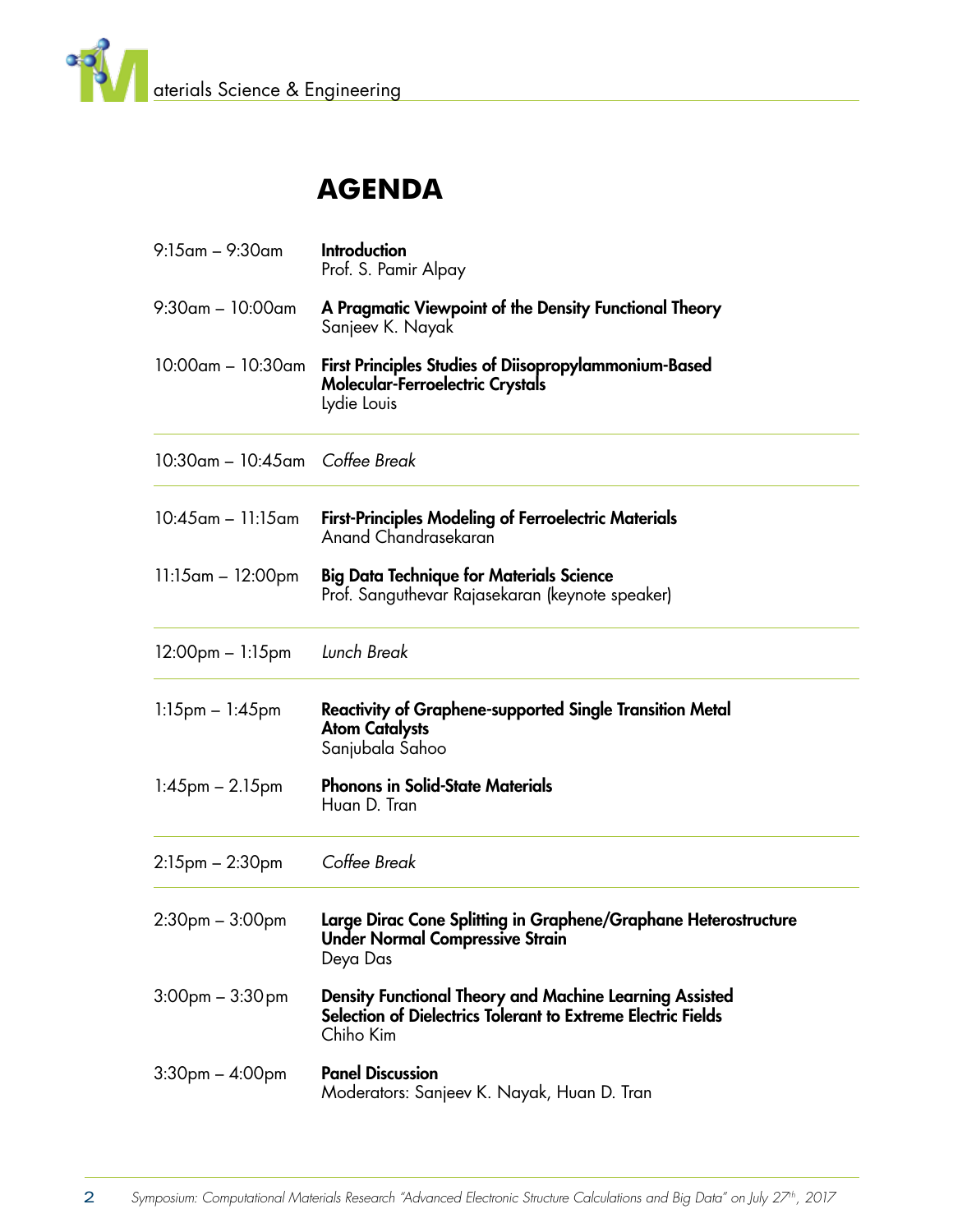

## A Pragmatic Viewpoint of the Density Functional Theory

Sanjeev K. Nayak and S. Pamir Alpay Department of Materials Science & Engineering, University of Connecticut



Density functional theory (DFT) is one of the most popular theory for materials research at the nanoscale. It brings together a balance between computability of physical properties and the accuracy of results. The exchange-correlation treatment is the most important approximation in the theory. It has been found that DFT is applicable for structural, electronic and magnetic properties of metals. On the other hand, for semiconductors the prediction of the electronic band gap values has been underestimated. DFT is rather valid for systems where the charge density is varying smoothly in space. Thus, it makes complete sense that the physics of s- and p-orbital systems are predicted accurately. The limitations of DFT for systems with charge localization and with orbitals with strong correlation have been investigated with additional tools such as the DFT+U and the hybrid functional methods. Such, methods that are used to overcome the limitations are often called the beyond DFT treatments. In the talk, the strength and limitations of DFT will be discussed and a perspective will be presented that could be valuable for materials researchers.

## First-Principles Modeling of Ferroelectric Materials

Anand Chandrasekharan Institute of Materials Science, University of Connecticut



Ferroelectric oxides, such as lead zirconate titanate, have proved invaluable due to their excellent dielectric and piezoelectric properties. These classes of materials possess a large electric polarization below the Curie temperature. Regions of the crystal lattice having different directions of polarization are separated by nano-scale interfaces known as domain walls. These interfaces, which can be moved by electric and mechanical fields, are not only important for electromechanical properties but they also exhibit unique structural and electronic properties that may be exploited through novel application in nanoelectronics and photovoltaics. In this work, we investigate the origin of the so-called "hard" and "soft" behavior in lead zirconate titanate.The microscopic origin of this phenomena is best investigated using first-principles simulations of the atomistic properties of defects and domain wall in these materials to bring to light novel structural and electronic properties. First, we show that polar defect complexes are likely to exist in both acceptor-doped and undoped  $PbTiO<sub>3</sub>$ . These defects and defect associates are attracted to 180 degree domain walls and cause pinning of such

interfaces. A complete study of domain walls in PbTiO<sub>3</sub> also entails looking closer at the properties of the ferroelastic "head-to-tail" 90 degree domain boundary. We show the presence of an asymmetry in the variation of the lattice parameter across the domain wall. This asymmetry is verified using high resolution aberration corrected electron microscopy. We look at the energy landscape of oxygen vacancies in the vicinity of these walls to explain the pinning effect in terms of random-bond and random-field defects. In parallel to the first principles work, we also prepared high quality samples of PZT 50/50 with different concentrations of donor dopant. We characterized the microstructure and hysteresis loops as a function of donor dopant concentration. Based on experimental observations and ab initio calculations we propose ideas on the origins of hardening and softening in PZT.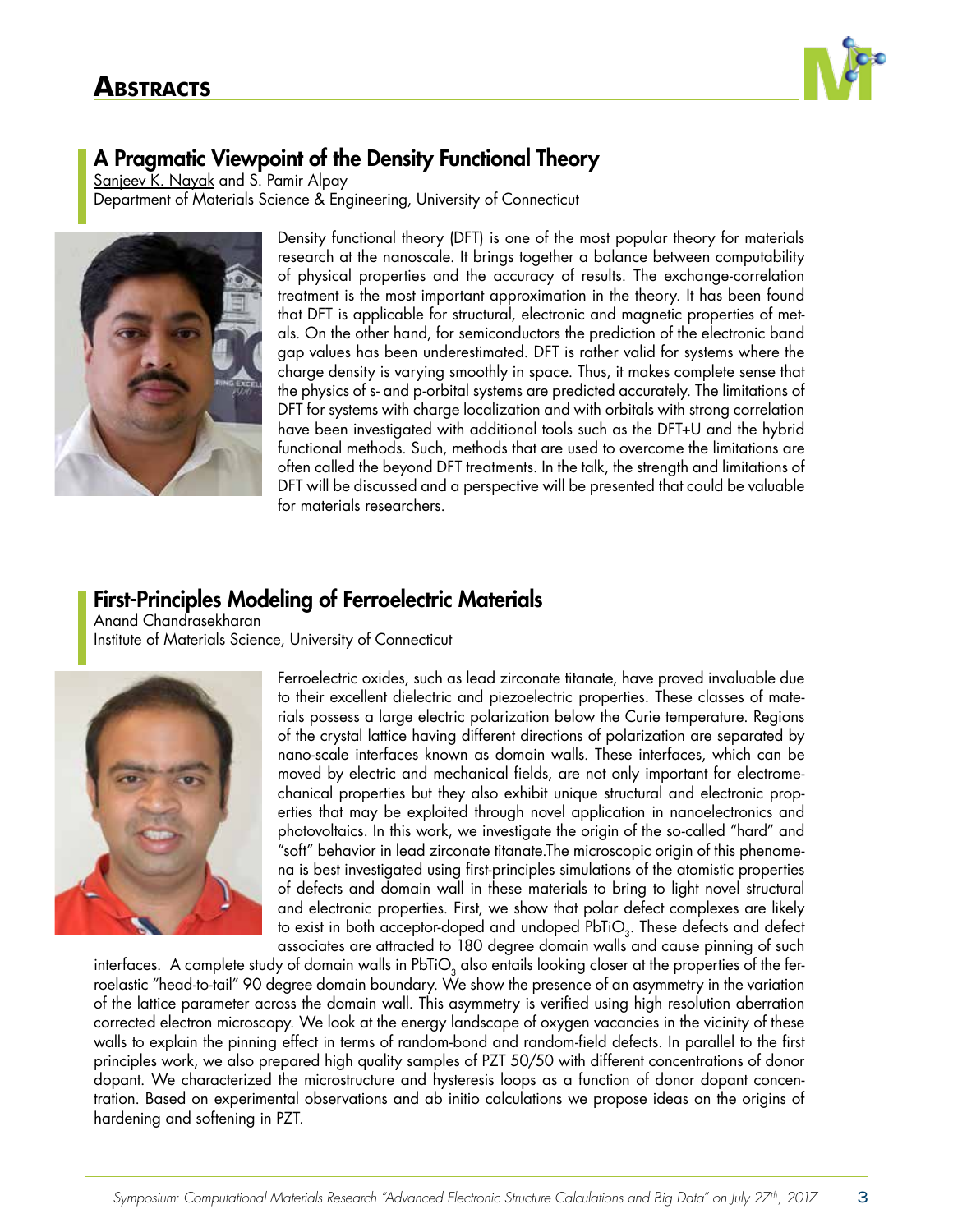

## First Principles Studies of Diisopropylammonium-Based Molecular-Ferroelectric Crystals

Lydie Louis, Krishna Pitike, and Serge M. Nakhmanson Department of Materials Science & Engineering, University of Connecticut

Shashi Podar and Stephen Ducharme

Department of Physics & Astronomy, and Nebraska Center for Materials & Nanoscience, University of Nebraska-Lincoln



Recent advances in the synthesis of polar organic materials have introduced strategic alternatives to well-known ferroelectric ceramics, such as  $PbTiO<sub>3</sub>$  and BaTiO<sub>3</sub> perovskite oxides. In particular, cocrystals formed by combinations of diisopropylammonium (DIPA) molecules with Chlorine and Bromine counterions were shown to possess large room-temperature spontaneous polarization [1,2]. This opens up exciting new avenues for their incorporation in modern all-organic electronic devices, including capacitors, as well as piezoelectric, pyroelectric, and electro-optical sensors.

In this investigation, we present a systematic density-functional theory (DFT) based study of structural, electronic, dielectric and polar properties of the DIPA-X molecular cocrystals, with X representing various halogens, namely, Chlorine, Bromine and Iodine, as well as the polyatomic nitrate anion. For each of the cocrystals, the polar properties for all of the relevant polymorphs were evaluated and decomposed into contributions from individual structural units by computing the charge centers of their maximally localized Wannier functions (MLWFs). Our calculations reveal antipolar di-

pole moment arrangements present in all of the cocrystals, with non-zero spontaneous polarization emerging as a result of small cantings of the dipole moments. These insights, combined with the elucidated influence of the coformer/counterion chemical identity on the cocrystal properties, can be used for the design of high-performance flexible-ferroelectric materials for novel all-organic technological applications.

#### References

1. D.-W. Fu, H.-L. Cai, Y. Liu, Q. Ye, W. Zhang, Y. Zhang, X.-Y. Chen, G. Giovannetti, M. Capone, J. Li, R.-G. Xiong, Diisopropylammonium bromide is a high-temperature molecular ferroelectric crystal, Science **339**, 425 (2013). 2. D.-W. Fu, W. Zhang, H.-L. Cai, J.-Z. Ge, Y. Zhang and R.- G. Xiong, Diisopropylammonium Chloride: A Ferroelectric Organic Salt with a High Phase Transition Temperature and Practical Utilization Level of Spontaneous Polarization, Adv. Mater. **23**, 5658 (2011).

## Big Data Technique for Materials Science

Sanguthevar Rajasekaran Department of Computer Science & Engineering, University of Connecticut



One of the major challenges faced currently by any science or engineering domain is the lack of adequate data analytics tools to keep pace with the voluminous datasets that are constantly being generated. This is very much true for the Materials Science domain. The Materials Genome (MG) Initiative for Global Competitiveness, inspired by the Human Genome Project, aims to accelerate the discovery, development, manufacturing, and deployment of new and advanced materials. It is generally accepted that the goals of the Materials Genome Initiative can only be successful if the efforts are data-driven.

In this talk we present some challenges existing in processing big data. We also provide an overview of some basic techniques. In particular, we will summarize various data processing and reduction techniques that are relevant for Materials Science.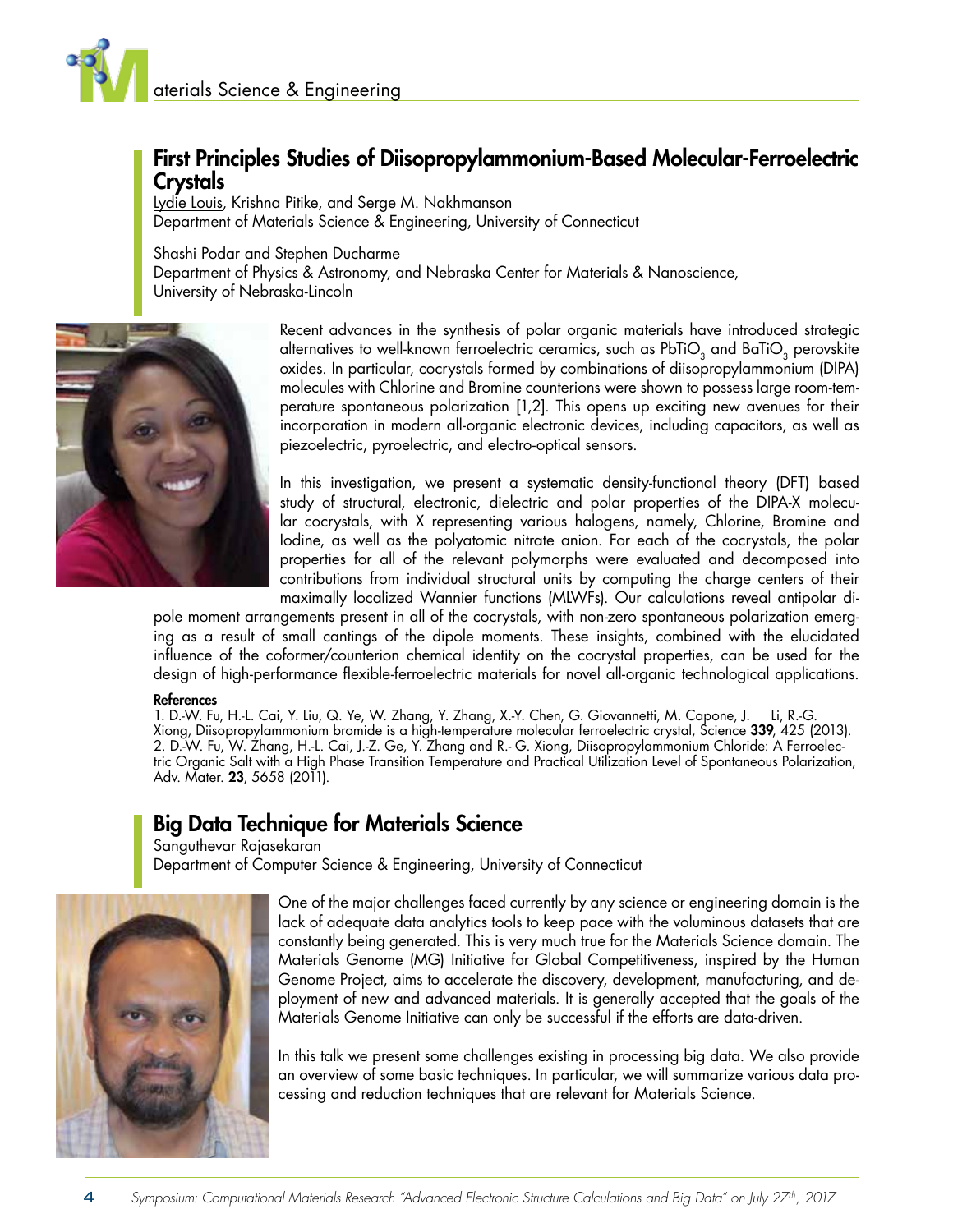

## Phonons in Solid-State Materials

Huan D. Tran Department of Materials Science & Engineering, University of Connecticut



The phonon spectrum of a solid provides insights, at some certain levels, into its dynamical stability and finite-temperature thermodynamic stability [1]. At the DFT level, it can be computed pretty well, being useful complement to the regular methods in materials science [2,3]. We will discuss the DFT-based methods for calculating the phonon spectrum and accessing the aforementioned characteristics of some solid-state materials.

#### References

1. T. D. Huan, Evaluation of crystal free energy with lattice dynamics, arXiv:1506.09189 (2015).

2. T. D. Huan, V Sharma, GA Rossetti Jr, R Ramprasad, Pathways towards ferroelectricity in hafnia, Phys. Rev. B 90, 064111 (2014).

3. H. D. Tran, M. Amsler, S. Botti, M. A. L. Marques, and S. Goedecker, First-principles predicted low-energy structures of NaSc(BH4)4, J. Chem. Phys. 140, 124708 (2014).

## Reactivity of Graphene-supported Single Transition Metal Atom Catalysts Sanjubala Sahoo and S. Pamir Alpay

Department of Materials Science & Engineering, University of Connecticut

Steven L. Suib Department of Chemistry, Institute of Materials Science, University of Connecticut



Single-atom catalysis is relatively a new concept to enhance catalytic activity of transition metal atoms through proper choice of support. The interest in such systems is due to the fact that both the quantum size effect and support-catalyst interactions may lead to unique electronic structures that may enhance catalytic properties. This allows for the design of materials systems at the atomic scale, tailored for specific reactions. Utilizing this concept, we investigated theoretically free and graphene supported single Cr, Mn, Fe and Co atoms for the activation of methane where we have identified the catalytically active centers. We have employed density functional theory within generalized gradient approximation for the exchange-correlation treatment. Our results show that graphene-supported TM systems have a high binding energy for methane relative to free ones. The binding can be further enhanced by the presence of defects in graphene. Our analysis shows that the TM-C bond interaction, the charge transfer between the

TM-support and the d-density of states play significant role in the catalytic activity.